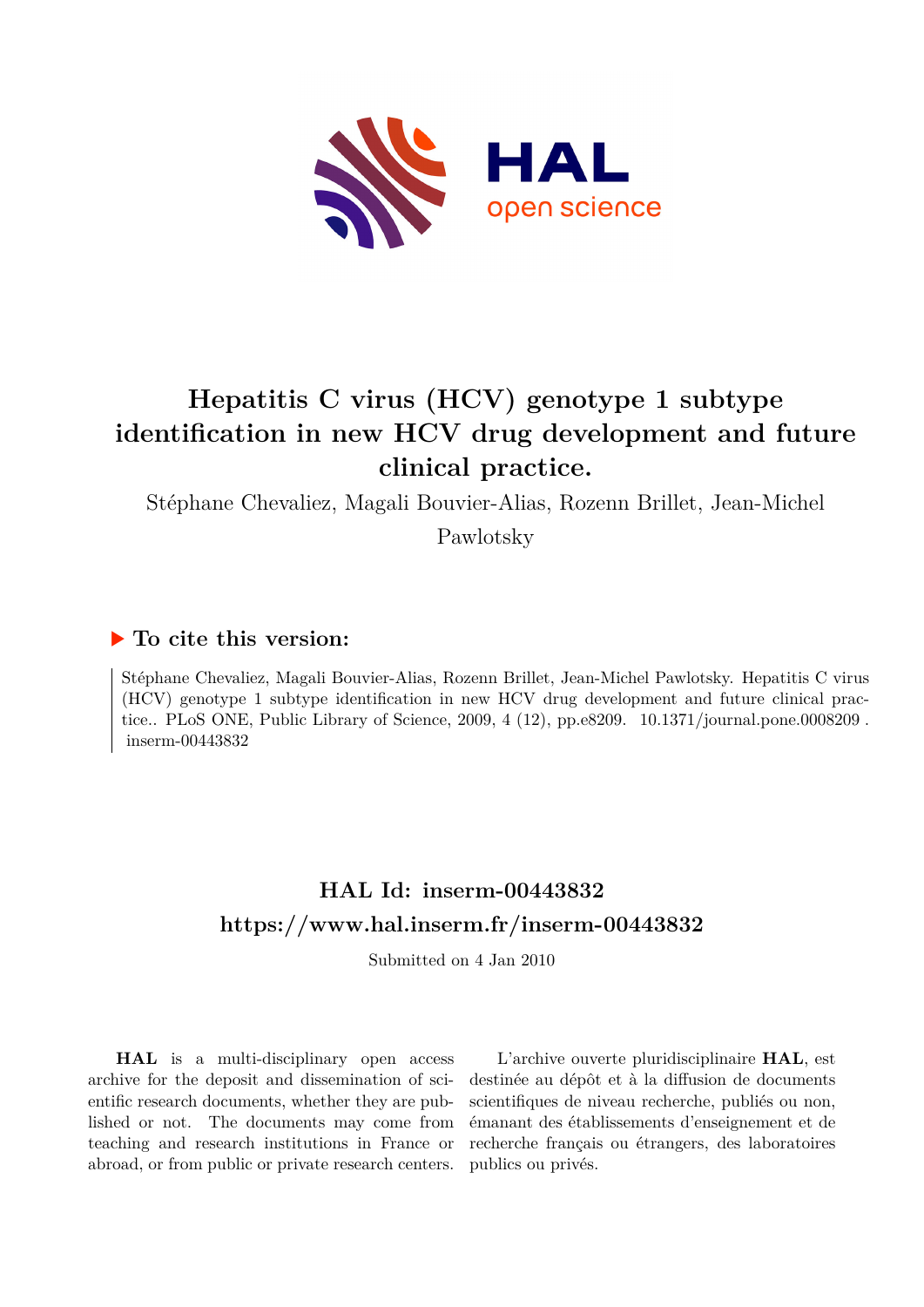## Hepatitis C Virus (HCV) Genotype 1 Subtype Identification in New HCV Drug Development and Future Clinical Practice

## Stéphane Chevaliez $^{1,2}$ , Magali Bouvier-Alias $^{1,2}$ , Rozenn Brillet $^2$ , Jean-Michel Pawlotsky $^{1,2_\times}$

1 French National Reference Center for Viral Hepatitis B, C and delta, Department of Virology, Hôpital Henri Mondor, Université Paris 12, Créteil, France, 2 INSERM U955, Créteil, France

### Abstract

Background: With the development of new specific inhibitors of hepatitis C virus (HCV) enzymes and functions that may yield different antiviral responses and resistance profiles according to the HCV subtype, correct HCV genotype 1 subtype identification is mandatory in clinical trials for stratification and interpretation purposes and will likely become necessary in future clinical practice. The goal of this study was to identify the appropriate molecular tool(s) for accurate HCV genotype 1 subtype determination.

Methodology/Principal Findings: A large cohort of 500 treatment-naïve patients eligible for HCV drug trials and infected with either subtype 1a or 1b was studied. Methods based on the sole analysis of the 5' non-coding region (5'NCR) by sequence analysis or reverse hybridization failed to correctly identify HCV subtype 1a in 22.8%–29.5% of cases, and HCV subtype 1b in 9.5%–8.7% of cases. Natural polymorphisms at positions 107, 204 and/or 243 were responsible for missubtyping with these methods. A real-time PCR method using genotype- and subtype-specific primers and probes located in both the 5'NCR and the NS5B-coding region failed to correctly identify HCV genotype 1 subtype in approximately 10% of cases. The second-generation line probe assay, a reverse hybridization assay that uses probes targeting both the 5<sup>7</sup>NCR and core-coding region, correctly identified HCV subtypes 1a and 1b in more than 99% of cases.

Conclusions/Significance: In the context of new HCV drug development, HCV genotyping methods based on the exclusive analysis of the 5'NCR should be avoided. The second-generation line probe assay is currently the best commercial assay for determination of HCV genotype 1 subtypes 1a and 1b in clinical trials and practice.

Citation: Chevaliez S, Bouvier-Alias M, Brillet R, Pawlotsky J-M (2009) Hepatitis C Virus (HCV) Genotype 1 Subtype Identification in New HCV Drug Development and Future Clinical Practice. PLoS ONE 4(12): e8209. doi:10.1371/journal.pone.0008209

Editor: Brett Lindenbach, Yale University, United States of America

Received October 9, 2009; Accepted November 9, 2009; Published December 8, 2009

Copyright: @ 2009 Chevaliez et al. This is an open-access article distributed under the terms of the Creative Commons Attribution License, which permits unrestricted use, distribution, and reproduction in any medium, provided the original author and source are credited.

Funding: The Trugene HCV 5'NC Genotyping kits and the INNO-LiPA HCV kits were kindly provided by Siemens Medical Solutions Diagnostics. The Abbott RealTime HCV Genotype II kits were kindly provided by Abbott Molecular. This work is part of the activity of the VIRGIL European Network of Excellence on<br>Antiviral Drug Resistance supported by a grant (LSHM-CT-2004-503359) 6th Framework Program of the European Union. The funders had no role in study design, data collection and analysis, decision to publish, or preparation of the manuscript.

Competing Interests: The authors have declared that no competing interests exist.

\* E-mail: jean-michel.pawlotsky@hmn.aphp.fr

### Introduction

Over 170 million individuals are infected with hepatitis C virus (HCV) worldwide. Phylogenetic analyses have shown that HCV strains can be classified into at least 6 major genotypes (numbered 1 to 6), and a large number of subtypes within each genotype [1]. Genotype 1 is by far the most frequent genotype in chronically infected patients worldwide, with subtypes 1a and 1b representing the vast majority of circulating strains [2,3,4].

Current treatment of chronic hepatitis C is based on the combination of pegylated interferon (IFN)- $\alpha$  and ribavirin [5]. This treatment fails to eradicate infection in 50%–60% of patients infected with HCV genotype 1 and approximately 20% of those infected with HCV genotypes 2 and 3 [6,7,8]. Thus the need for more efficacious therapies is urgent, especially for patients infected with HCV genotype 1. A number of novel antiviral molecules currently are in preclinical or clinical development [9]. The most advanced ones are specific inhibitors of viral enzymes and functions involved in the HCV life cycle. Molecules that have reached clinical development include inhibitors of the nonstructural (NS) 3/4A serine protease and inhibitors of HCV replication that belong to different categories: nucleoside/nucleotide analogue and non-nucleoside inhibitors of the HCV RNA-dependent RNA polymerase (RdRp), NS5A inhibitors and cyclophilin inhibitors [9]. These agents have shown potent antiviral efficacy when used alone, and encouraging results have been recently published showing that HCV clearance can be achieved in approximately 70% of cases when a potent NS3/4A inhibitor is used in combination with pegylated IFN- $\alpha$  and ribavirin [10,11,12].

HCV genotype 1 is generally considered as a homogeneous group. There are however biological differences between the different subtypes of HCV genotype 1, which are related to differences in their nucleotide and amino acid sequences. Importantly, differences between subtype 1a and 1b (by far the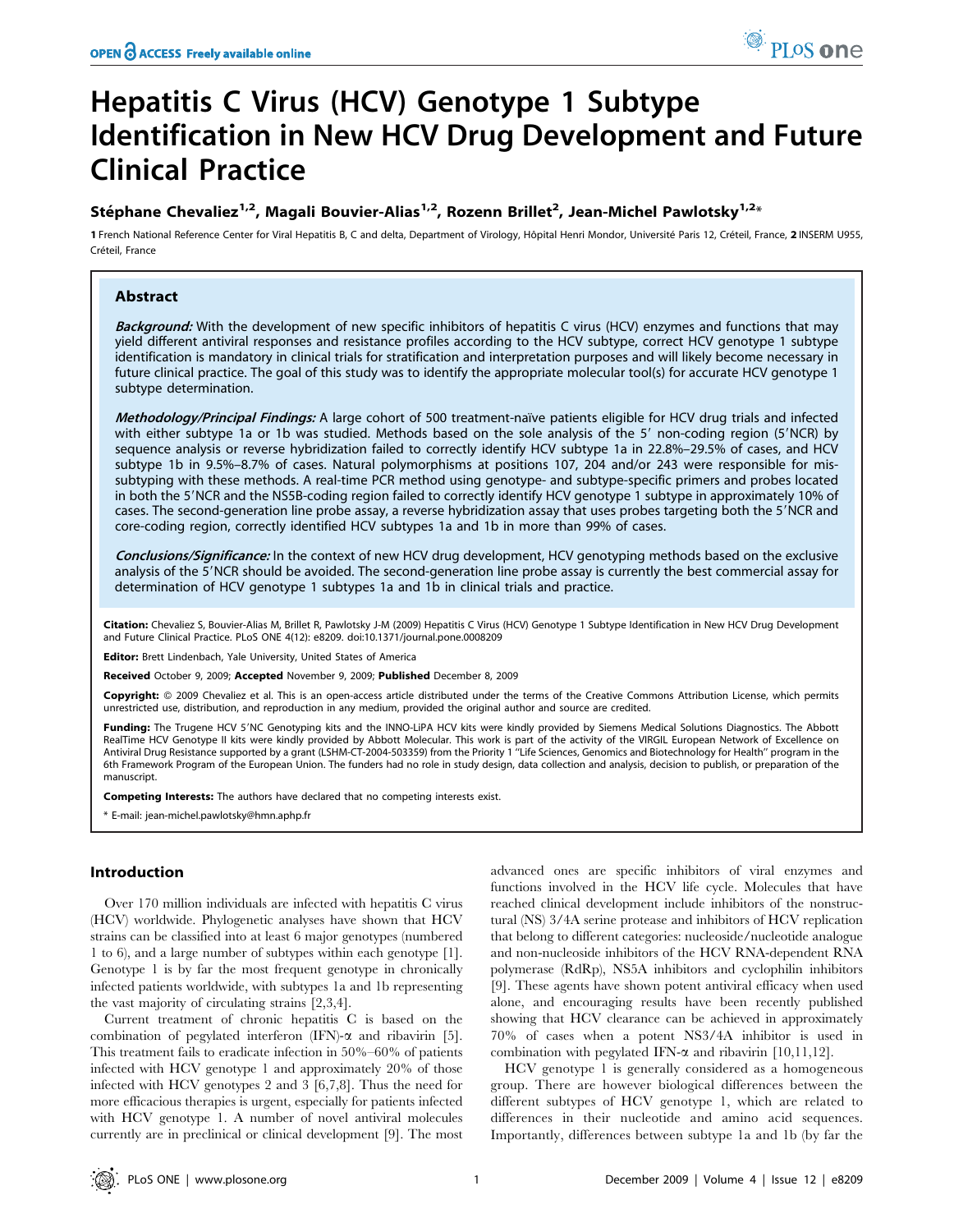most frequently encountered genotype 1 subtypes in clinical practice) include different efficacies of antiviral drugs and different resistance profiles to such drugs. Indeed, several HCV inhibitors appear to have selective activity against different HCV genotype 1 subtypes, both in vitro and in vivo. Differences have been observed in vitro with NS3/4A protease inhibitors, nonnucleoside inhibitors of HCV RdRp and NS5A inhibitors [13,14,15,16,17]. For instance, BILB 1941, a non-nucleoside inhibitor of HCV RdRp, has been shown to have better antiviral efficacy in patients infected with HCV subtype 1b than in those infected with HCV subtype 1a, a finding reflecting in vitro experiments [13].

A major issue that limits the efficacy of direct acting antiviral therapies for HCV is the selection by these drugs of resistant variants upon administration [18]. Recent studies with NS3/4A protease inhibitors have shown that the genetic barrier and resistance profiles substantially differ between the different genotype 1 subtypes. For instance, the Arg to Lys substitution at position 155 of the NS3 protease (R155K) is usually selected in subtype 1a replicons treated with telaprevir, but not in subtype 1b replicons [19]. The reason is that only one nucleotide substitution is needed relative to the subtype 1a sequence to generate this variant, whereas two substitutions are needed relative to the 1b sequence (codon usage bias). Overall, natural polymorphisms at positions R155 and V36 are frequent in subtype 1a, but rare in subtype 1b where substitutions at position A156 are preferentially selected in vitro [19]. This is reflected in vivo by the different resistance profiles in patients infected by HCV subtypes 1a and 1b. In the former, the V36 and R155 substitutions represent the backbone of resistance, whereas in the latter resistance is less frequent as it is preferentially associated with substitutions at position A156 that are associated with a decreased fitness of the variants [19,20,21]. Similarly, important differences in the resistance profiles have been described in vitro with HCV-796, a non-nucleoside inhibitor of HCV RdRp. The C316Y amino acid substitution has been reported to be selected in both subtype 1a and 1b replicon cells. However, in genotype 1a replicons, the C316Y substitution has low replication capacity that must be compensated for by additional ''compensatory'' substitutions, including L392F or M414T, resulting in an increase in replication levels of at least 10-fold [19]. A higher genetic barrier to resistance to HCV-796 and related compounds is therefore expected in patients infected with HCV subtype 1a than 1b. In vivo, HCV-796 monotherapy was however shown to select subtype 1a variants with a single C316Y substitution, whereas the C316Y substitution was associated with a number of additional substitutions in subtype 1b patients [22].

As a result of these findings, correct identification of HCV subtypes 1a and 1b is crucial in clinical trials assessing new HCV drugs in order to correctly stratify and interpret efficacy and resistance data. It may also become important in future clinical practice, as tailoring treatment schedules with HCV inhibitors to HCV genotype 1 subtype might become necessary. A variety of molecular methods can be used to identify the HCV genotype and subtype both in clinical trials and practice. Commercial assays have been developed, most of them targeting the 5' noncoding region (5'NCR) of the HCV genome, although this region is the most conserved one. These methods have been shown to differentiate well the different HCV genotypes (1 to 6), except genotype 1 from genotype 6, a rare HCV genotype in the Western world [23,24]. The goal of our study was to assess the ability of molecular methods targeting the 5'NCR to correctly identify the HCV genotype 1 subtype in patients eligible for clinical trials, and to identify the best method for this purpose.

#### Results

#### Hepatitis C Virus Genotype and Subtype Determination by Phylogenetic Analysis of a Portion of the NS5B Gene

Direct sequence analysis of a sufficiently long portion of the NS5B gene followed by phylogenetic analysis is the reference method for identification of HCV genotype and subtype [1,25]. It was used to identify the HCV genotype and subtype in 516 treatment-naïve patients included in a multicenter clinical trial assessing different schedules of pegylated IFN- $\alpha$ 2a and ribavirin [26]. All of these patients were thought to be infected with HCV genotype 1 at inclusion based on local assessment. In fact, 6 patients were infected with genotype 6, including 2 with subtype 6e, one with subtype 6o, one with subtype 6p, one with subtype 6q and one with subtype 6r. These 6 samples were not considered for further analysis in the present study. The remaining 510 patients were confirmed to be infected with HCV genotype 1: 237 of them (46.5%) were infected with HCV subtype 1a and 263 (51.6%) with subtype 1b (Figure 1). As shown in Figure 1, HCV subtype 1a strains segregated into two distinct clades, that were termed 1a clade I (n = 83, 35.0%) and 1a clade II (n = 154, 65.0%). Eight patients (1.6%) were infected with another HCV genotype 1 subtype, including 4 patients with subtype 1d, 2 with subtype 1e, one with subtype 1i, and one with subtype 1l. The remaining 2 patients (0.3%) were infected with genotype 1 but the subtype could not be determined. The ability of the different molecular methods to correctly identify HCV subtypes 1a and 1b was then tested on the 237 and 263 samples containing HCV subtypes 1a and 1b, respectively.

## Ability of Commercial HCV Genotype/Subtype Determination Methods to Correctly Identify HCV Subtypes 1a and 1b

Table 1 shows the proportion of HCV subtype 1a and 1b samples that were correctly identified by the molecular methods tested in this study. The results are shown globally, and after removing the samples that could not be amplified with the PCR technique used in the assay.

Methods based on the sole analysis of the 5'NCR, namely Trugene HCV Genotyping Kit and INNO-LiPA HCV 1.0, failed to correctly identify HCV subtype 1a in 22.8% and 29.5% of cases, and HCV subtype 1b in 9.5% and 8.7% of cases, respectively (Table 1). Only 7 and 4 samples, respectively, could not be PCR-amplified by these methods. Thus, the failure to correctly identify the HCV subtype was due to erroneous classification in the vast majority of these cases (Table 1). Two (2.5%) and 14 (17.3%) of the 81 strains belonging to subtype 1a clade I that could be PCR-amplified were incorrectly subtyped by Trugene HCV Genotyping Kit and INNO-LiPA HCV 1.0, respectively. On the other hand, 50 (32.7%) and 55 (35.9%) of the 153 strains belonging to subtype 1a clade II that could be PCRamplified were incorrectly classified by these two methods, respectively. Table 2 shows the results given by the two methods targeting the 5'NCR only, Trugene HCV Genotyping Kit and INNO-LiPA HCV 1.0, in the samples that were not correctly classified as either 1a or 1b by these methods.

INNO-LiPA HCV 2.0 displays the same 5'NCR oligonucleotide probes as INNO-LiPA HCV 1.0, plus core-encoded oligonucleotide probes aimed at better discriminating between HCV subtypes 1a and 1b. With INNO-LiPA HCV 2.0, subtype identification was corrected in 64 of the 70 subtypes 1a that were incorrectly typed with INNO-LiPA HCV 1.0. Five samples could not be PCR-amplified in the core-coding region and the result was not interpretable with INNO-LiPA HCV 2.0 in the remaining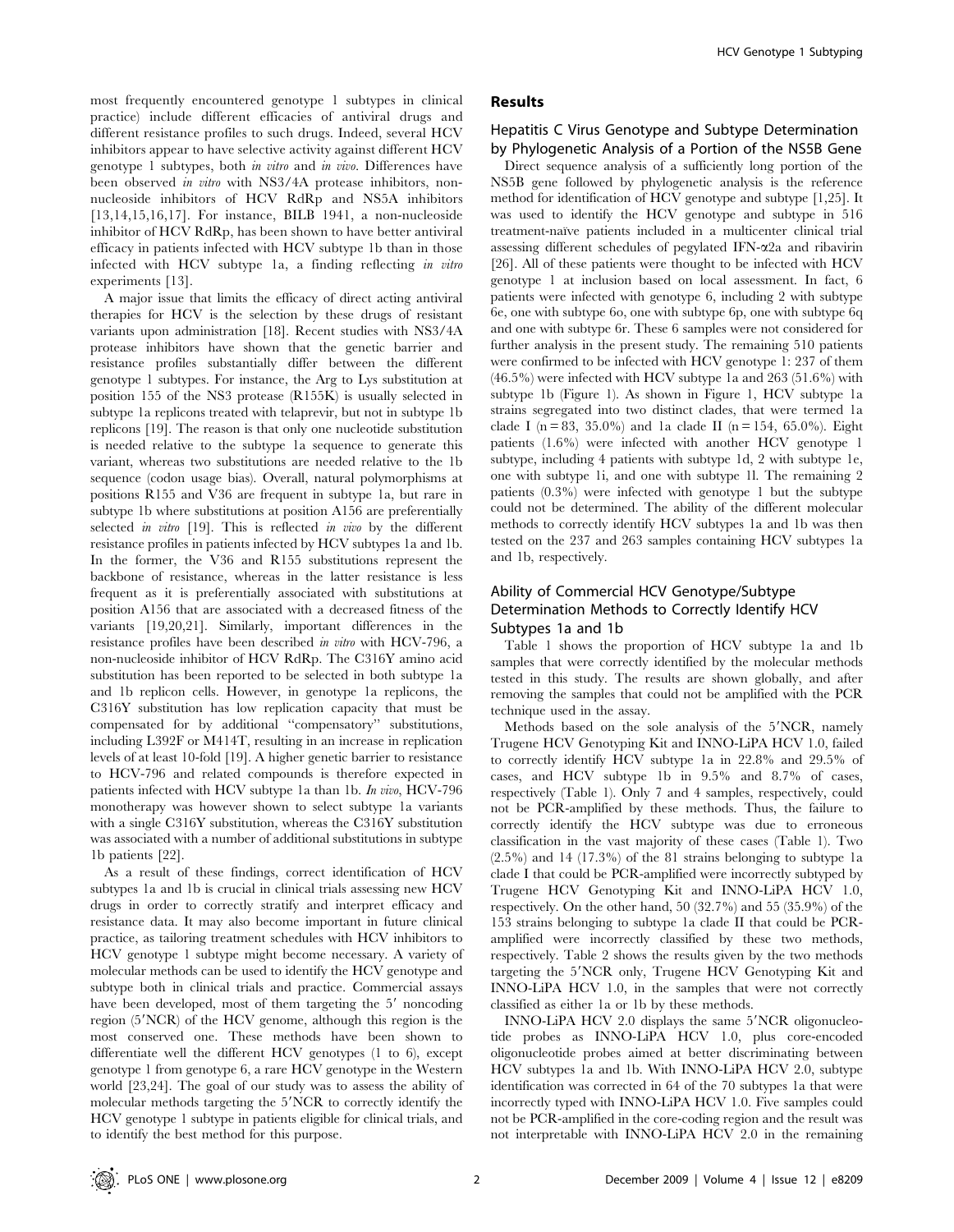

Figure 1. Phylogenetic tree plotted with NS5B sequences (nucleotide positions 8325-8610) from the 237 HCV subtype 1a and 263 HCV subtype 1b strains. HCV subtype 1a strains segregated into two distinct clades, termed 1a clade I and 1a clade II. doi:10.1371/journal.pone.0008209.g001

case (Table 1). INNO-LiPA HCV 2.0 also corrected subtype identification in 13 of 23 subtypes 1b that were incorrectly typed with INNO-LiPA HCV 1.0. Eight samples could not be PCRamplified in the core-coding region and the result was not interpretable with INNO-LiPA HCV 2.0 in the remaining two cases (Table 1). Overall, the second-generation line probe assay correctly classified 97.5% of subtype 1a and 96.2% of subtype 1b strains. When only samples that could be PCR-amplified with the assay procedure were taken into account, correct subtype determination was achieved in 99.6% and 99.2% of cases, respectively (Table 1).

The real-time PCR-based assay targeting both the 5'NCR and the NS5B region, Abbott RealTime HCV Genotype II assay, correctly identified 93.2% of subtype 1a and 88.9% of subtype 1b

strains. Only 2 HCV subtype 1b samples could not be PCRamplified with this method (Table 1).

#### 5'NCR Sequence Analysis in Misclassified Subtype 1a **Strains**

Among the HCV subtype 1a strains, 47 were misclassified as subtype 1b by Trugene HCV Genotyping Kit and/or INNO-LiPA HCV 1.0, including 33 that were misclassified by both assays, 7 that were misclassified by Trugene HCV Genotyping Kit only, and 7 that were misclassified by INNO-LiPA HCV 1.0 only (Table 2). Figure 2 shows an alignment of their  $5'NCR$  sequences relative to the consensus sequences of the correctly classified strains (including subtype 1a clade I, subtype 1a clade II and subtype 1b). As shown in Figure 2, misclassification of subtype 1a

| Assay                                                  |                                   | Trugene HCV 5'NC<br><b>Genotyping Assay</b>                             | <b>INNO-LIPA HCV 1.0</b>                           | <b>INNO-LIPA HCV 2.0</b>                                                        | <b>Abbott RealTime HCV</b><br>Genotype II assay                         |  |
|--------------------------------------------------------|-----------------------------------|-------------------------------------------------------------------------|----------------------------------------------------|---------------------------------------------------------------------------------|-------------------------------------------------------------------------|--|
| l Manufacturer                                         |                                   | <b>Siemens Medical</b><br><b>Solutions Diagnostic</b>                   | <b>Innogenetics</b>                                | Innogenetics                                                                    | <b>Abbott Molecular</b>                                                 |  |
| l Method                                               |                                   | Sequence analysis<br>of the 5'NCR followed<br>by sequence<br>comparison | Reverse<br>hybridization<br>targeting<br>the 5'NCR | Reverse hybridiza-<br>tion targeting the<br>5'NCR and the<br>core-coding region | Real-time PCR<br>assay targeting<br>the 5'NCR and<br>NS5B-coding region |  |
| <b>All samples</b>                                     | Subtype 1a* (N = 237), n/N (%)    | 183/237 (77.2%)                                                         | 167/237 (70.5%)                                    | 231/237 (97.5%)                                                                 | 220/236** (93.2%)                                                       |  |
|                                                        | Subtype $1b^*$ (N = 263), n/N (%) | 238/263 (90.5%)                                                         | 240/263 (91.3%)                                    | 253/263 (96.2%)                                                                 | 232/261** (88.9%)                                                       |  |
| <b>Samples that</b><br>could be PCR-<br>amplified only | Subtype $1a^*$ , n/N $(\%)$       | 183/235(77.9%)                                                          | 167/236 (70.8%)                                    | 231/232 (99.6%)                                                                 | 220/236 (93.2%)                                                         |  |
|                                                        | Subtype 1b*, n/N (%)              | 238/258 (92.2%)                                                         | 240/260 (92.3%)                                    | 253/255 (99.2%)                                                                 | 232/259 (89.6%)                                                         |  |

Table 1. Ability of the different molecular methods tested in this study to correctly identify HCV subtypes 1a and 1b in a series of 500 patients infected by one or the other of these subtypes.

Correct identification with the different techniques tested is shown for all samples, and for samples that could be amplified by PCR in the assay. \* The correct HCV genotype 1 subtype was identified by means of direct sequence analysis of a portion of the NS5B gene followed by phylogenetic analysis, the reference method.

\*In one 1a case and two 1b cases, not enough serum volume was available for testing in the Abbott RealTime HCV Genotype II assay. doi:10.1371/journal.pone.0008209.t001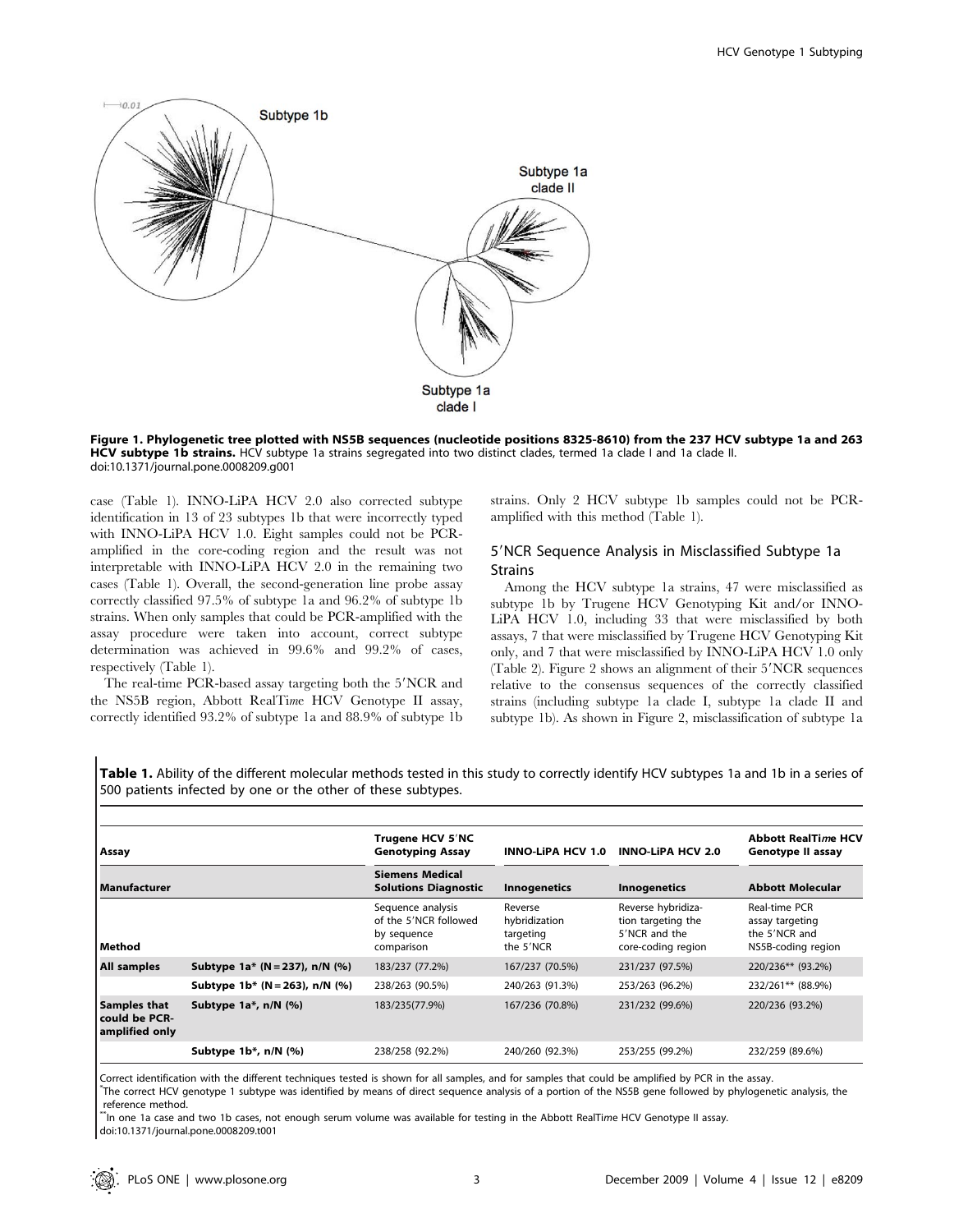Table 2. Number of samples displaying discrepancies between the assays targeting the 5'NCR only and the reference method in the 500 samples infected with either subtype 1a or subtype 1b.

| Result with the reference method | Result with the 5'NCR targeting method | Trugene HCV 5'NC Genotyping Assay | <b>INNO-LIPA HCV 1.0</b> |
|----------------------------------|----------------------------------------|-----------------------------------|--------------------------|
| HCV subtype 1a                   | Subtype 1b                             | 40                                | 40                       |
|                                  | Subtype 1a or 1b*                      |                                   |                          |
|                                  | Genotype 1, indeterminate subtype      | 12                                | 25                       |
|                                  | Genotype 1, other subtype              |                                   |                          |
|                                  | Other genotype                         |                                   |                          |
|                                  | Result not interpretable               |                                   |                          |
|                                  | Negative PCR amplification             |                                   |                          |
| HCV subtype 1b                   | Subtype 1a                             |                                   |                          |
|                                  | Subtype 1a or 1b*                      |                                   |                          |
|                                  | Genotype 1, indeterminate subtype      |                                   |                          |
|                                  | Genotype 1, other subtype              |                                   |                          |
|                                  | Other genotype                         |                                   |                          |
|                                  | Result not interpretable               |                                   |                          |
|                                  | Negative PCR amplification             |                                   |                          |

\* The assay has been unable to differentiate between subtypes 1a and 1b. doi:10.1371/journal.pone.0008209.t002

strains into subtype 1b in one or both assays was related to the presence of natural polymorphisms at nucleotide positions 204 and 243, both of which are located within the sequence of an INNO-LiPA HCV 1.0 probe. At position 243, A is the most frequent nucleotide in HCV subtype 1a, in both subtype 1a clade I and clade II. Substitution into a G, the most frequent nucleotide at position 243 in subtype 1b, was found in all cases that were misclassified as subtype 1b by Trugene HCV Genotyping Kit and/or INNO-LiPA HCV 1.0 (Figure 2). At position 204, A is the most frequent nucleotide for subtype 1a clade I, whereas C is the most frequent nucleotide for subtype 1a clade II, and C or T are the most frequent nucleotides for subtype 1b. In spite of the presence of a G at position 243, the presence of an A at position 204 allowed correct identification of subtype 1a with Trugene HCV Genotyping Kit but not with INNO-LiPA HCV 1.0 (Figure 2). The usual presence of a C at position 204 in subtype 1a clade II explains why misclassifications were far more frequent with this clade than with subtype 1a clade I.

Among the 12 subtype 1a strains that were classified as genotype 1, indeterminate subtype with Trugene HCV Genotyping Kit, one had a G and 5 had mixed A and G populations at position 243. Two additional patients with an A at position 243 had a C at position 248. In the remaining 4 cases, no explanation was found in the 5'NCR sequence for the failure to identify the HCV subtype (data not shown). Among the 25 subtype 1a strains that were classified as genotype 1, indeterminate subtype with INNO-LiPA HCV 1.0 (including 6 with the same profile in Trugene HCV Genotyping Kit), 4 had a G and 4 had mixed A and G populations at position 243. Three additional patients with an A at position 243 had a C at position 248 (C only in two of them, a mixture of C and T in one). In the 14 remaining cases, no explanation was found in the 5'NCR sequence for the failure to identify the HCV subtype (data not shown).

## 5'NCR Sequence Analysis in Misclassified Subtype 1b Strains

Among HCV subtype 1b strains, 8 were misclassified as subtype 1a by Trugene HCV Genotyping Kit and/or INNO-LiPA HCV 1.0, including 3 that were misclassified by both assays, 4 that were misclassified by Trugene HCV Genotyping Kit only, and 1 that was misclassified by INNO-LiPA HCV 1.0 only (Table 2). Figure 3 shows an alignment of their 5'NCR sequences relative to the consensus sequences of the correctly classified subtype 1a and subtype 1b strains. As shown in Figure 3, and as for misclassified subtype 1a strains discussed above, misclassification of subtype 1b strains into subtype 1a was related to the presence of natural polymorphisms at positions 204 and 243. At position 243, G is the most frequent nucleotide in HCV subtype 1b. Substitution into an A, the most frequent nucleotide at position 243 in subtype 1a, was found in all cases that were misclassified as subtype 1a by both Trugene HCV Genotyping Kit and INNO-LiPA HCV 1.0 and by INNO-LiPA HCV 1.0 only, but not in those that were misclassified by Trugene HCV Genotyping Kit only (Figure 3). In the latter, it is the presence of an A at position 204 instead of a C or a T that was responsible for misclassification in all but one case (Figure 3).

Among the 11 subtype 1b strains that were classified as genotype 1, indeterminate subtype with Trugene HCV Genotyping Kit, one had an A at position 243. In the remaining cases, no explanation was found in the 5'NCR sequence for the failure to identify the HCV subtype (data not shown). Among the 15 subtype 1b strains that were classified as genotype 1, indeterminate subtype with INNO-LiPA HCV 1.0 (none of which were classified as indeterminate in Trugene HCV Genotyping Kit), one had an A and one harbored mixed A and G populations at position 243. Both of them had a C at position 248 (C only in one of them and a mixture of C and T in the other one). In the remaining 13 cases, no explanation was found in the 5'NCR sequence for the failure to identify the HCV subtype (data not shown).

## Incorrect Subtyping with Abbott RealTime HCV Genotype II Assay, that Targets Both the 5'NCR and NS5B Region

Among the HCV subtype 1a strains, 16 were incorrectly classified by Abbott RealTime HCV Genotype II assay (Table 1): 2 were misclassified as subtype 1b, 12 were classified as genotype 1, indeterminate subtype, one was identified as a mixed 1a/1b infection, and one gave an indeterminate result. In one case, PCR amplification failed, and in one case, not enough serum volume was available for testing.

Among the HCV subtype 1b strains, 27 were incorrectly classified by Abbott RealTime HCV Genotype II assay (Table 1): 3 were misclassified as subtype 1a, 18 were classified as genotype 1, indeterminate subtype, 5 were identified as a mixed 1a/1b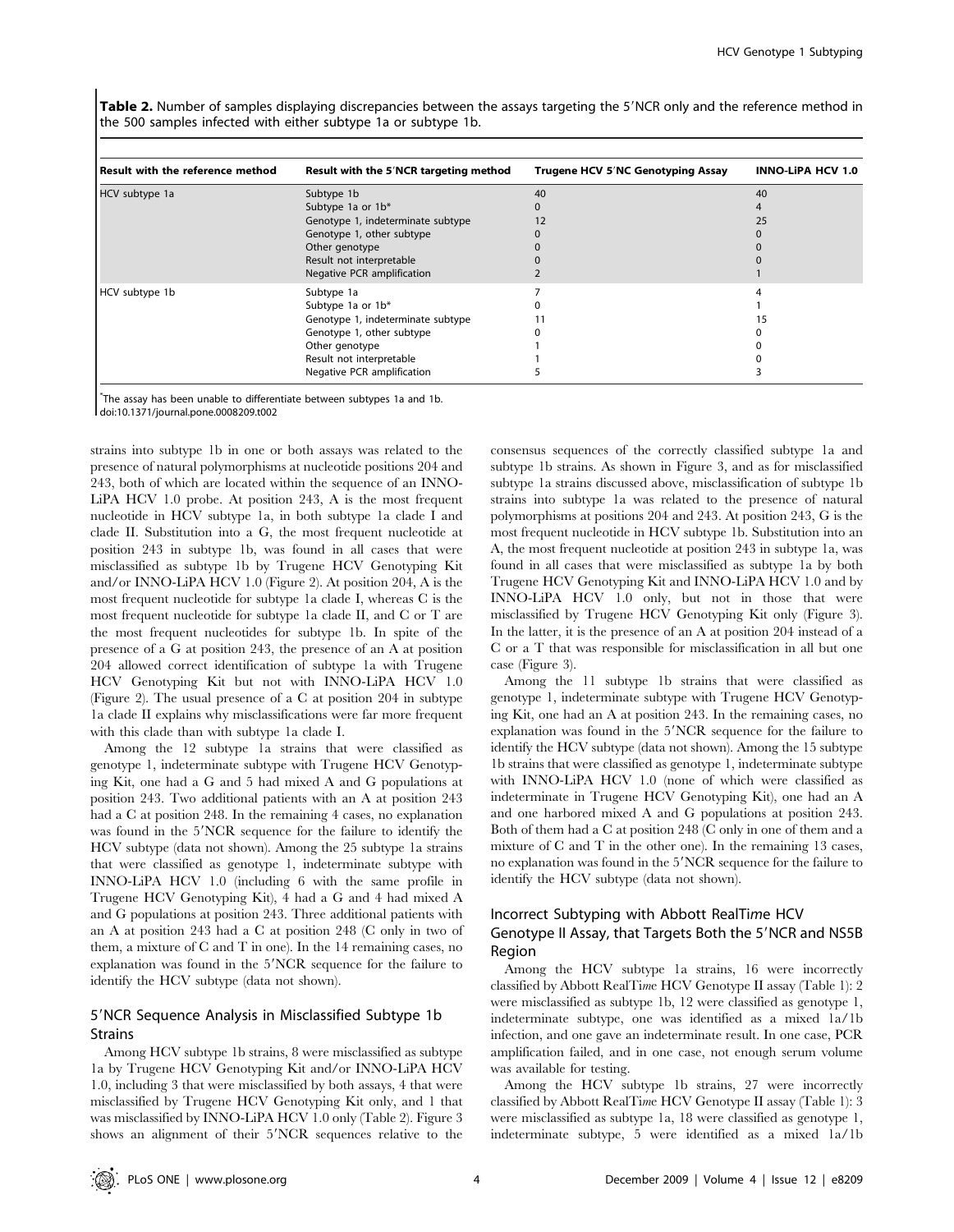|            | Consensus sequences                                                                                                          | 100<br>. 1 .   | 110                         | 120 | 130 | 140<br>. 1 1 1 1 1 1 | 150   | 160 | 170 | 180 | 190 | Trugene HCV 5'NC<br>Genotyping Kit | INNO-LiPA<br>HCV 1.0                               |
|------------|------------------------------------------------------------------------------------------------------------------------------|----------------|-----------------------------|-----|-----|----------------------|-------|-----|-----|-----|-----|------------------------------------|----------------------------------------------------|
|            | 1a clade I : ATGAGTGTCGTOCAGCCTCCAGGACCCCCCCCCCGGGAGAGCCATAGTGGTCTGCGGAACCGGTGAGTACACCGGAATTGCCAGGACGGCGGG<br>1 <sub>b</sub> |                |                             |     |     |                      |       |     |     |     |     |                                    |                                                    |
| $1a-1$ $-$ | Misclassification into subtype 1b by both Trugene HCV 5'NC Genotyping Kit and INNO-LiPA HCV 1.0<br>$Pt-668$                  |                |                             |     |     |                      |       |     |     |     |     | 1 <sub>b</sub>                     | 1b                                                 |
|            | $Pt-171$<br>$Pt-393$                                                                                                         |                |                             |     |     |                      |       |     |     |     |     | 1 <sub>b</sub><br>1 <sub>b</sub>   | 1 <sub>b</sub><br>1 <sub>b</sub>                   |
|            | $Pt-281$<br>$Pt - 233$                                                                                                       | :              |                             |     |     |                      |       |     |     |     |     | 1 <sub>b</sub><br>1 <sub>b</sub>   | 1 <sub>b</sub><br>1 <sub>b</sub>                   |
|            | $Pt-376$                                                                                                                     |                |                             |     |     |                      |       |     |     |     |     | 1 <sub>b</sub>                     | 1 <sub>b</sub>                                     |
|            | $Pt-118$<br>$Pt-279$                                                                                                         |                |                             |     |     |                      |       |     |     |     |     | 1 <sub>b</sub><br>1 <sub>b</sub>   | 1 <sub>b</sub><br>1 <sub>b</sub>                   |
|            | $Pt-247$                                                                                                                     |                |                             |     |     |                      |       |     |     |     |     | 1 <sub>b</sub>                     | 1 <sub>b</sub>                                     |
|            | $Pt - 323$<br>$Pt-633$                                                                                                       |                | $G$ .                       |     |     |                      |       |     |     |     |     | 1 <sub>b</sub><br>1 <sub>b</sub>   | 1 <sub>b</sub><br>1 <sub>b</sub>                   |
|            | $Pt-399$<br>$Pt-84$                                                                                                          |                |                             |     |     |                      |       |     |     |     |     | 1 <sub>b</sub><br>1 <sub>b</sub>   | 1b<br>1 <sub>b</sub>                               |
|            | $Pt-146$                                                                                                                     |                |                             |     |     |                      |       |     |     |     |     | 1 <sub>b</sub>                     | 1 <sub>b</sub>                                     |
|            | $P + -572$<br>$Pt-398$                                                                                                       |                |                             |     |     |                      |       |     |     |     |     | 1 <sub>b</sub><br>1 <sub>b</sub>   | 1 <sub>b</sub><br>1 <sub>b</sub>                   |
| $1a-TI$    | $Pt-664$                                                                                                                     | .              |                             |     |     |                      |       |     |     |     |     | 1 <sub>b</sub>                     | 1 <sub>b</sub>                                     |
|            | $Pt-82$<br>$Pt-267$                                                                                                          |                |                             |     |     |                      |       |     |     |     |     | 1 <sub>b</sub><br>1 <sub>b</sub>   | 1 <sub>b</sub><br>1 <sub>b</sub>                   |
|            | $Pt-434$<br>$Pt-478$                                                                                                         |                |                             |     |     |                      |       |     |     |     |     | 1 <sub>b</sub><br>1 <sub>b</sub>   | 1 <sub>b</sub><br>1b                               |
|            | $Pt-549$                                                                                                                     |                |                             |     |     |                      |       |     |     |     |     | 1 <sub>b</sub>                     | 1 <sub>b</sub>                                     |
|            | $Pt-154$<br>$Pt-215$                                                                                                         |                | .G.                         |     |     |                      |       |     |     |     |     | 1 <sub>b</sub><br>1 <sub>b</sub>   | 1 <sub>b</sub><br>1 <sub>b</sub>                   |
|            | $Pt-522$                                                                                                                     |                | . G                         |     |     |                      |       |     |     |     |     | 1 <sub>b</sub><br>1 <sub>b</sub>   | 1 <sub>b</sub><br>1 <sub>b</sub>                   |
|            | $Pt-378$<br>$Pt-229$                                                                                                         |                |                             |     |     |                      |       |     |     |     |     | 1 <sub>b</sub>                     | 1 <sub>b</sub>                                     |
|            | $Pt-481$<br>$Pt-207$                                                                                                         |                |                             |     |     |                      |       |     |     |     |     | 1 <sub>b</sub><br>1 <sub>b</sub>   | 1 <sub>b</sub><br>1 <sub>b</sub>                   |
|            | $Pt-119$<br>$Pt-16$                                                                                                          |                |                             |     |     |                      |       |     |     |     |     | 1 <sub>b</sub><br>1 <sub>b</sub>   | 1 <sub>b</sub><br>1 <sub>b</sub>                   |
|            | $Pt - 113$                                                                                                                   |                |                             |     |     |                      |       |     |     |     |     | 1 <sub>b</sub>                     | 1 <sub>b</sub>                                     |
|            | $Pt-548$                                                                                                                     |                |                             |     |     |                      |       |     |     |     |     | 1 <sub>b</sub>                     | 1 <sub>b</sub>                                     |
|            | Misclassification into subtype 1b by Trugene HCV 5'NC Genotyping Kit                                                         |                |                             |     |     |                      |       |     |     |     |     |                                    |                                                    |
|            | $Pt-15$<br>$Pt-86$                                                                                                           |                |                             |     |     |                      |       |     |     |     |     | 1 <sub>b</sub><br>1 <sub>b</sub>   | 1a<br>1a                                           |
| $1a-TI$    | $Pt-453$<br>$Pt-31$                                                                                                          |                |                             |     |     |                      |       |     |     |     |     | 1 <sub>b</sub><br>1 <sub>b</sub>   | 1<br>1                                             |
|            | $Pt-634$                                                                                                                     | $\mathbb{R}^n$ |                             |     |     |                      |       |     |     |     |     | 1 <sub>b</sub>                     | 1                                                  |
|            | $Pt-438$<br>$Pt-368$                                                                                                         |                |                             |     |     |                      |       |     |     |     |     | 1 <sub>b</sub><br>1 <sub>b</sub>   | $\mathbf{1}$<br>negative                           |
|            | Misclassification into subtype 1b by INNO-LiPA HCV 1.0                                                                       |                |                             |     |     |                      |       |     |     |     |     |                                    |                                                    |
|            | $Pt-32$                                                                                                                      |                |                             |     |     |                      |       |     |     |     |     | 1a                                 | 1 <sub>b</sub>                                     |
|            | $Pt-316$<br>$Pt-382$                                                                                                         |                |                             |     |     |                      |       |     |     |     |     | 1a<br>1a                           | 1 <sub>b</sub><br>1 <sub>b</sub>                   |
|            | $Pt-602$<br>$Pt-367$                                                                                                         |                |                             |     |     |                      |       |     |     |     |     | 1a<br>1a                           | 1 <sub>b</sub><br>1 <sub>b</sub>                   |
|            | $Pt-647$<br>$Pt-251$                                                                                                         |                |                             |     |     |                      |       |     |     |     |     | $\mathbf{1}$<br>negative           | 1 <sub>b</sub><br>1b                               |
|            |                                                                                                                              |                |                             |     |     |                      |       |     |     |     |     |                                    |                                                    |
|            | Consensus sequences<br>1a clade I : TCCTTTCTTGGATAAACCCGCTCAATGCCTGGAGATTTGGGCGTGCCCCCGCAAGCTGCTAGCCGAGTAGTGTTGGGTCGCGAAAGG  | 200            | 210                         | 220 | 230 | 240                  | 250   | 260 | 270 |     |     | Trugene HCV 5'NC<br>Genotyping Kit | INNO-LiPA<br>HCV 1.0                               |
|            | 1 <sub>b</sub>                                                                                                               |                |                             |     |     |                      |       |     |     |     |     |                                    |                                                    |
|            | Misclassification into subtype 1b by both Trugene HCV 5'NC Genotyping Kit and INNO-LiPA HCV 1.0                              |                |                             |     |     |                      |       |     |     |     |     |                                    |                                                    |
| $1a-1$ $-$ | $Pt-171$                                                                                                                     | $\cdot$        |                             |     |     |                      |       |     |     |     |     | 1 <sub>b</sub><br>1 <sub>b</sub>   | 1 <sub>b</sub><br>1b                               |
|            | $Pt-393$<br>$Pt-281$                                                                                                         | $\mathbf{r}$   |                             |     |     |                      |       |     |     |     |     | 1 <sub>b</sub><br>1 <sub>b</sub>   | 1 <sub>b</sub><br>1 <sub>b</sub>                   |
|            | $Pt - 233$                                                                                                                   |                |                             |     |     |                      |       |     |     |     |     | 1 <sub>b</sub>                     | 1 <sub>b</sub>                                     |
|            | $Pt-376$<br>$Pf = 118$                                                                                                       |                |                             |     |     |                      |       |     |     |     |     | 1 <sub>b</sub><br>1 <sub>b</sub>   | 1 <sub>b</sub><br>1 <sub>b</sub>                   |
|            | $Pt-279$<br>$Pt-247$                                                                                                         |                |                             |     |     |                      |       |     |     |     |     | 1 <sub>b</sub><br>1 <sub>b</sub>   | 1 <sub>b</sub><br>1 <sub>b</sub>                   |
|            | $Pt-323$                                                                                                                     |                |                             |     |     |                      | $G$ . |     |     |     |     | 1 <sub>b</sub>                     | 1 <sub>b</sub>                                     |
|            | $Pt-633$<br>$Pt-399$                                                                                                         |                |                             |     |     |                      |       |     |     |     |     | 1 <sub>b</sub><br>1 <sub>b</sub>   | 1 <sub>b</sub><br>1 <sub>b</sub>                   |
|            | $Pt-84$<br>$Pt-146$                                                                                                          |                |                             |     |     |                      |       |     |     |     |     | 1 <sub>b</sub><br>1 <sub>b</sub>   | 1 <sub>b</sub><br>1 <sub>b</sub>                   |
|            | $Pt-572$                                                                                                                     |                |                             |     |     |                      |       |     |     |     |     | 1 <sub>b</sub>                     | 1 <sub>b</sub>                                     |
|            | $Pt-398$<br>$Pt-664$                                                                                                         |                | $\cdot$ . $\cdot$ . $\cdot$ |     |     |                      | .G.   |     |     |     |     | 1 <sub>b</sub><br>$_{\rm 1b}$      | 1 <sub>b</sub><br>1 <sub>b</sub>                   |
| la-II      | $Pt-82$<br>$Pt-267$                                                                                                          |                |                             |     |     |                      |       |     |     |     |     | 1 <sub>b</sub>                     | 1 <sub>b</sub>                                     |
|            | $Pt-434$                                                                                                                     |                |                             |     |     |                      |       |     |     |     |     | 1 <sub>b</sub><br>1 <sub>b</sub>   | 1 <sub>b</sub><br>1 <sub>b</sub>                   |
|            | $Pt-478$<br>$Pt-549$                                                                                                         |                |                             |     |     |                      |       |     |     |     |     | 1 <sub>b</sub><br>1 <sub>b</sub>   | 1 <sub>b</sub><br>1 <sub>b</sub>                   |
|            | $Pt-154$                                                                                                                     |                |                             |     |     |                      |       |     |     |     |     | 1 <sub>b</sub>                     | 1 <sub>b</sub>                                     |
|            | $Pt-215$<br>$Pt-522$                                                                                                         |                |                             |     |     |                      |       |     |     |     |     | 1 <sub>b</sub><br>1 <sub>b</sub>   | 1 <sub>b</sub><br>1 <sub>b</sub>                   |
|            | $Pt-378$                                                                                                                     |                |                             |     |     |                      |       |     |     |     |     | 1 <sub>b</sub>                     | 1 <sub>b</sub>                                     |
|            | $Pt-229$<br>$Pt-481$                                                                                                         |                |                             |     |     |                      |       |     |     |     |     | 1 <sub>b</sub><br>1 <sub>b</sub>   | 1 <sub>b</sub><br>1 <sub>b</sub>                   |
|            | $Pt-207$<br>$Pt-119$                                                                                                         |                |                             |     |     |                      |       |     |     |     |     | 1 <sub>b</sub><br>1 <sub>b</sub>   | 1 <sub>b</sub><br>1 <sub>b</sub>                   |
|            | $Pt-16$<br>$Pt-113$                                                                                                          |                |                             |     |     |                      |       |     |     |     |     | 1 <sub>b</sub>                     | 1 <sub>b</sub>                                     |
|            | $Pt-548$                                                                                                                     |                |                             |     |     |                      |       |     |     |     |     | 1 <sub>b</sub><br>1 <sub>b</sub>   | 1 <sub>b</sub><br>1 <sub>b</sub>                   |
|            | Misclassification into subtype 1b by Trugene HCV 5'NC Genotyping Kit                                                         |                |                             |     |     |                      |       |     |     |     |     |                                    |                                                    |
|            | $Pt-15$                                                                                                                      |                |                             |     |     |                      |       |     |     |     |     | 1 <sub>b</sub>                     | la                                                 |
|            | $Pt-86$<br>$Pt-453$                                                                                                          |                |                             |     |     |                      |       |     |     |     |     | 1 <sub>b</sub><br>1 <sub>b</sub>   | la<br>$\mathbf{1}$                                 |
| $1a-TI$    | $Pt-31$<br>$Pt-634$                                                                                                          |                |                             |     |     |                      |       |     |     |     |     | 1 <sub>b</sub><br>1 <sub>b</sub>   | $\mathbf{1}$<br>$\mathbf{1}$                       |
|            | $Pt-43R$                                                                                                                     |                |                             |     |     |                      |       |     |     |     |     | 1 <sub>b</sub>                     | $\mathbf{1}$                                       |
|            | $Pt-368$                                                                                                                     |                |                             |     |     |                      |       |     |     |     |     | 1 <sub>b</sub>                     | negative                                           |
|            | Misclassification into subtype 1b by INNO-LiPA HCV 1.0<br>$Pt-32$                                                            |                |                             |     |     |                      |       |     |     |     |     | 1a                                 | 1 <sub>b</sub>                                     |
|            | $Pt - 316$                                                                                                                   |                |                             |     |     |                      |       |     |     |     |     | 1a                                 | 1 <sub>b</sub>                                     |
|            | $Pt-382$<br>$Pt-602$                                                                                                         |                |                             |     |     |                      |       |     |     |     |     | 1a<br>1a                           | 1 <sub>b</sub><br>1 <sub>b</sub>                   |
|            | $Pt-367$<br>$Pt-647$<br>$Pt-251$                                                                                             |                |                             |     |     |                      |       |     |     |     |     | 1a<br>1<br>negative                | 1 <sub>b</sub><br>1 <sub>b</sub><br>1 <sub>b</sub> |

Figure 2. Alignment of the 5'NCR sequences from the subtype 1a strains that were incorrectly classified by Trugene HCV Genotyping Kit and/or INNO-LiPA HCV 1.0 relative to the consensus sequences of the correctly classified strains, including subtype 1a clade I (1a-I), subtype 1a clade II (1a-II) and subtype 1b. Positions 107, 204 and 243, that differentiate subtypes 1a and 1b are in bold. The dotted squares represent the location of the INNO-LiPA HCV 1.0 oligonucleotide probes. The result given by each assay is shown on the right. doi:10.1371/journal.pone.0008209.g002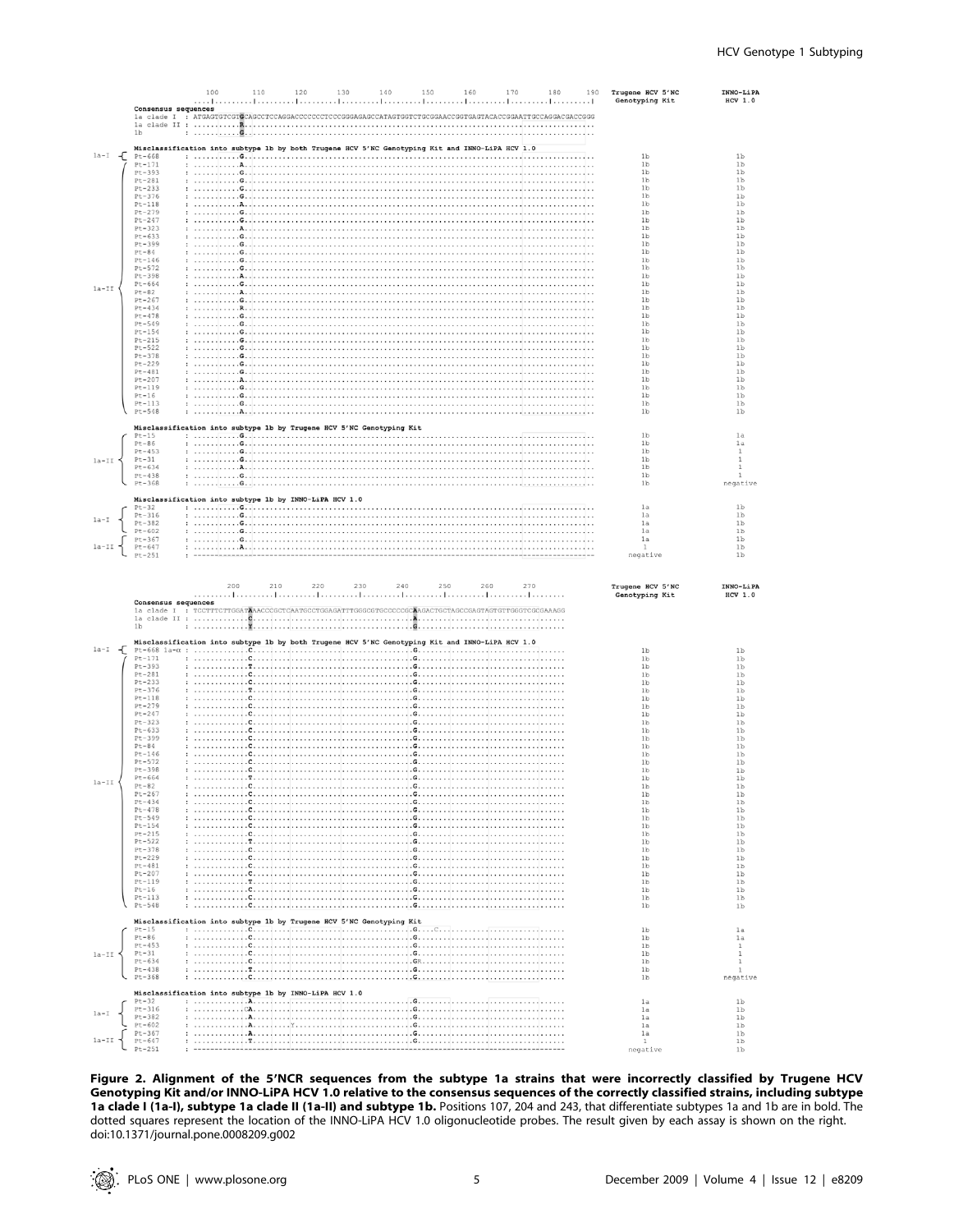|                                       | 100                                                                                                          | 110 | 120 | 130                                                                                             | 140 | 150 | 160 | 170 | 180 | 190 | Trugene HCV 5'NC<br>Genotyping Kit | INNO-LiP<br>HCV 1.0         |
|---------------------------------------|--------------------------------------------------------------------------------------------------------------|-----|-----|-------------------------------------------------------------------------------------------------|-----|-----|-----|-----|-----|-----|------------------------------------|-----------------------------|
| Consensus sequences                   |                                                                                                              |     |     |                                                                                                 |     |     |     |     |     |     |                                    |                             |
|                                       | 1a clade I : ATGAGTGTCGTCCAGCCTCCAGGACCCCCCCCCGGGAGAGCCATAGTGGTCTGCGGAACCGGTGAGTACACCGGAATTGCCAGGACGGCGG     |     |     |                                                                                                 |     |     |     |     |     |     |                                    |                             |
|                                       |                                                                                                              |     |     |                                                                                                 |     |     |     |     |     |     |                                    |                             |
| 1 <sub>b</sub>                        |                                                                                                              |     |     |                                                                                                 |     |     |     |     |     |     |                                    |                             |
|                                       |                                                                                                              |     |     |                                                                                                 |     |     |     |     |     |     |                                    |                             |
|                                       | Misclassification into subtype la by both Trugene HCV 5'NC Genotyping Kit and INNO-LiPA HCV 1.0              |     |     |                                                                                                 |     |     |     |     |     |     |                                    |                             |
| $Pt-230$                              |                                                                                                              |     |     |                                                                                                 |     |     |     |     |     |     | 1a                                 | 1a                          |
| $Pt-456$                              |                                                                                                              |     |     |                                                                                                 |     |     |     |     |     |     | 1a                                 | 1a                          |
| $Pt-41$                               |                                                                                                              |     |     |                                                                                                 |     |     |     |     |     |     | 1a                                 | 1a                          |
|                                       | Misclassification into subtype 1a by the Trugene HCV 5'NC Genotyping Kit                                     |     |     |                                                                                                 |     |     |     |     |     |     |                                    |                             |
| $Pt-307$                              |                                                                                                              |     |     |                                                                                                 |     |     |     |     |     |     | 1a                                 | 1 <sub>b</sub>              |
| $Pt-280$                              |                                                                                                              |     |     |                                                                                                 |     |     |     |     |     |     | 1a                                 | 1 <sub>b</sub>              |
| $Pt-394$                              |                                                                                                              |     |     |                                                                                                 |     |     |     |     |     |     | 1a                                 | 1 <sub>b</sub>              |
| $Pt-536$                              |                                                                                                              |     |     |                                                                                                 |     |     |     |     |     |     | 1a                                 | 1                           |
|                                       |                                                                                                              |     |     |                                                                                                 |     |     |     |     |     |     |                                    |                             |
|                                       | Misclassification into subtype 1a by INNO-LiPA HCV 1.0                                                       |     |     |                                                                                                 |     |     |     |     |     |     |                                    |                             |
| $Pt - 537$                            |                                                                                                              |     |     |                                                                                                 |     |     |     |     |     |     | $\mathbf{1}$                       | 1a                          |
| Consensus sequences<br>1 <sub>b</sub> | 200<br>1a clade I : TCCTTTCTTGGATAAACCCGCTCAATGCCTGGAGATTTGGGCGTGCCCCCCCAAGACTGCTAGCCGAGTAGTGTTGGGTCGCGAAAGG | 210 | 220 | 230                                                                                             | 240 | 250 | 260 | 270 |     |     | Trugene HCV 5'NC<br>Genotyping Kit | INNO-LiPA<br><b>HCV 1.0</b> |
|                                       | Misclassification into subtype 1b by both Trugene HCV 5'NC Genotyping Kit and INNO-LiPA HCV 1.0              |     |     |                                                                                                 |     |     |     |     |     |     |                                    |                             |
| $Pt-230$                              |                                                                                                              |     |     |                                                                                                 |     |     |     |     |     |     | 1a                                 | 1a                          |
| $Pt-456$                              |                                                                                                              |     |     |                                                                                                 |     |     |     |     |     |     | 1a                                 | 1a                          |
| $Pt-41$                               |                                                                                                              |     |     |                                                                                                 |     |     |     |     |     |     | 1a                                 | 1a                          |
|                                       | Misclassification into subtype 1b by the Trugene HCV 5'NC Genotyping Kit                                     |     |     |                                                                                                 |     |     |     |     |     |     |                                    |                             |
| $Pt-307$                              |                                                                                                              |     |     |                                                                                                 |     |     |     |     |     |     | 1a                                 | 1b                          |
| $Pt-280$                              |                                                                                                              |     |     |                                                                                                 |     |     |     |     |     |     | 1a                                 | 1 <sub>b</sub>              |
| $Pt-394$                              |                                                                                                              |     |     |                                                                                                 |     |     |     |     |     |     | 1a                                 | 1 <sub>b</sub>              |
| $Pt-536$                              |                                                                                                              |     |     |                                                                                                 |     |     |     |     |     |     | 1a                                 | 1                           |
|                                       | Misclassification into subtype 1a by INNO-LiPA HCV 1.0                                                       |     |     |                                                                                                 |     |     |     |     |     |     |                                    |                             |
| $Pt-537$                              |                                                                                                              |     |     | the contract of the contract of the contract of the contract of the contract of the contract of |     |     |     |     |     |     | $\mathbf{1}$                       | la                          |

Figure 3. Alignment of the 5'NCR sequences from the subtype 1b strains that were incorrectly classified by Trugene HCV Genotyping Kit and/or INNO-LiPA HCV 1.0 relative to the consensus sequences of the correctly classified strains, including subtype 1a clade I, subtype 1a clade II and subtype 1b. Positions 107, 204 and 243, that differentiate subtypes 1a and 1b are in bold. The dotted squares represent the location of the INNO-LiPA HCV 1.0 oligonucleotide probes. The result given by each assay is shown on the right. doi:10.1371/journal.pone.0008209.g003

infection, and one gave an indeterminate result. In 2 cases, PCR amplification failed, and in one case, not enough serum volume was available for testing.

#### **Discussion**

HCV genotype determination is needed in clinical practice to decide the dose of ribavirin and the duration of pegylated IFN-aribavirin treatment [5]. In contrast, subtype identification has no clinical impact on current therapy. However, this is changing with the development of new specific inhibitors of HCV enzymes and functions that may yield different antiviral responses and resistance profiles according to the HCV genotype subtype [13,14,15,16,17,18,19,20,21,22]. Correct HCV genotype 1 subtype identification is mandatory in clinical trials where these drugs are tested alone, in combination, or in combination with pegylated IFN- $\alpha$  and ribavirin for stratification and interpretation purposes. It might also become necessary in future clinical practice when several of these drugs have reached the market and a number of treatment choices are available for HCV-infected patients.

In this context, the goal of our study was to identify the appropriate molecular tool(s) for accurate HCV genotype 1 subtype determination in clinical trials and future practice. Our study was performed in a large cohort of 500 treatment-naïve patients eligible for HCV drug clinical trials and infected with either subtype 1a or 1b, based on the reference method, i.e. direct sequence analysis of the NS5B region followed by phylogenetic analysis [1,27]. The results clearly show that, although they are by far the most widely used techniques in new HCV drug development trials, genotyping techniques based on the sole

analysis of the 5'NCR should be avoided, as they mistype approximately 25% and 10% of HCV subtype 1a and 1b strains, respectively.

The accuracy of genotype and subtype determination depends on the amount of information (i.e. the number of informative sites) that is utilized for discrimination in the tested region. Our results show that only three positions in the 5'NCR can be used to discriminate HCV subtypes 1a and 1b, including positions 107, 204 and 243, and that natural polymorphisms at these positions are responsible for mis-subtyping with methods analyzing exclusively the 5'NCR. Indeed, all of these positions are located within the sequence of INNO-LiPA HCV 1.0 oligonucleotide probes and they are used in the sequence comparison algorithms of Trugene HCV Genotyping Kit. The presence of a substitution at position 243 has already been reported to yield mistyping with methods targeting the  $5'NCR$  [28,29]. We show here that polymorphisms at position 204 also play a role. Additional changes at position 248 could also play a role in mis-subtyping as they were observed in several patients who had no polymorphism at position 243. In addition, analysis of the 5'NCR has been reported not to discriminate well between HCV genotype 1 and genotype 6, subtypes c to l [28,30,31,32]. This explains why some patients, initially included in this trial as they were considered to be infected with HCV genotype 1, were in fact infected with HCV genotype 6.

Novel assays have been recently developed that aim at better discriminating among the different HCV genotype 1 subtypes and between genotypes 1 and 6. Abbott RealTime HCV Genotype II assay is a real-time PCR method using several sets of genotypeand subtype-specific primers and probes located in both the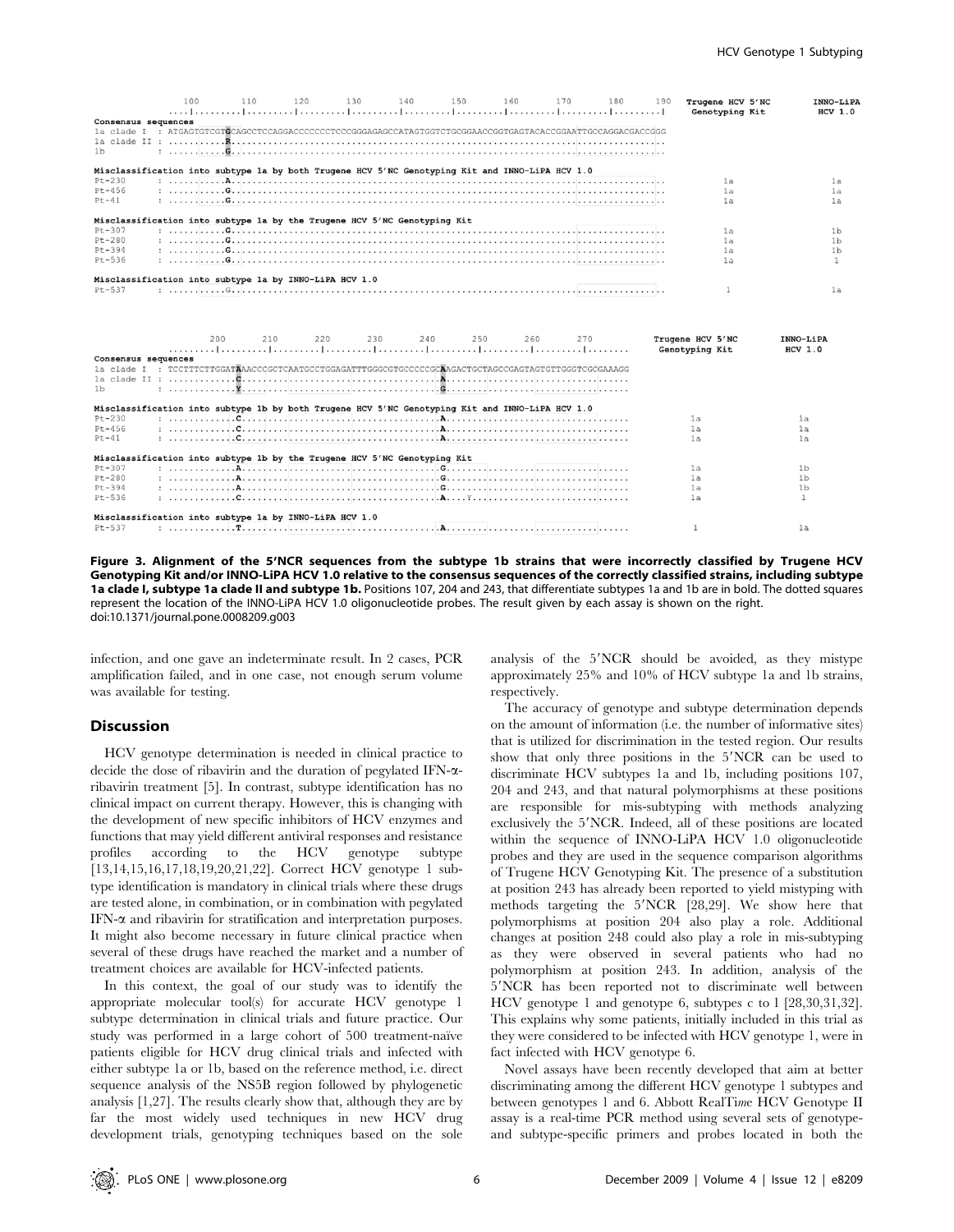5'NCR and the NS5B-coding region. As shown in Table 1, adding a second target region for analysis led to substantially improving HCV genotype 1 subtype identification compared to methods targeting the sole 5'NCR. However, in contrast with a previous report [33], we found that this assay failed to correctly identify HCV genotype 1 subtype in approximately 10% of cases. No obvious explanation was found when comparing the NS5B sequences of these strains with those that were correctly classified. However, in contrast with direct sequence analysis of the NS5B gene, which uses a long nucleotide sequence, the real-time PCR assay uses only the short sequence of its primers and probes. This probably explains that this assay may sometimes fail to differentiate HCV genotype 1 and several subtypes of genotype 6 (M. Bouvier-Alias, unpublished data). Improvement in the sequence of the primers and probes in order to correctly classify HCV subtypes 1a and 1b is underway in order to make this assay a useful tool for clinical trials and practice.

In the second-generation line probe assay, probes targeting the core-coding region were added to the probes targeting the 5'NCR already present in the first-generation assay, and a new PCR reaction was implemented to allow multiplex amplification of both regions. The goal was to improve discrimination between subtypes 1a and 1b and between genotypes 1 and 6. Better performance of INNO-LiPA HCV 2.0 than the first-generation assay has already been reported [30,32]. We show here that, when excluding the small number of samples that could not be amplified with the PCR technique provided in the kit, correct identification of HCV subtypes 1a and 1b was achieved in more than 99% of cases. Therefore, INNO-LiPA HCV 2.0 currently is the best available commercial assay for HCV genotype 1 subtype identification and should be used in clinical trials and practice.

The ability of the tested assays to detect simultaneous infections by different HCV genotype 1 subtypes was not evaluated. However, the line probe assays have been shown to be more sensitive for the detection of multiple genotype infections than sequence-based assays, as they can detect minor viral populations representing more than 5%–10% of the total population [23]. This information is not yet available for the real-time PCR-based assay.

In conclusion, the choice of the target genome region, more than the technology, is crucial for HCV genotyping/subtyping. In the context of new HCV drug development, where correct HCV genotype 1 subtype determination is mandatory, HCV genotyping methods based on the exclusive analysis of the 5'NCR should be avoided because they poorly discriminate among these subtypes. The second-generation line probe assay is currently the best commercial assay for determination of HCV genotype 1 subtypes 1a and 1b. It can therefore be used locally in clinical trials to identify the HCV subtype and stratify the patients at inclusion, as well as to interpret efficacy and resistance data. When reporting final data, direct sequence analysis of the NS5B region and/or another coding region (for instance the region encoding the antiviral drug target HCV protein) should always be performed as it may identify mistyping or mis-subtyping with commercial assays, especially in the case of rare subtypes.

#### Materials and Methods

#### Materials

A total of 516 treatment-naïve patients infected with HCV genotype 1 included in a French multicenter clinical trial of pegylated IFN- $\alpha$  and ribavirin were studied. The characteristics of the patients have been previously described [26]. The protocol was approved by the local Ethics Committee (Comite´ Consultatif de Protection des Personnes dans la Recherche Biomédicale,

CCPPRB) of the University Hospital of Nancy on October 24, 2000. All patients provided written informed consent. The study was conducted according to the guidelines of the Declaration of Helsinki, under provisions of Good Clinical Practices, or both. Data was collected by the study group, and analyzed by the authors with the help of the sponsor. The authors had unlimited access to the data and no limitation on publication was imposed by any party.

All patients had anti-HCV antibodies in serum, detectable serum HCV RNA  $(>600 \text{ IU/mL})$ , increased alanine aminotransferase (ALT) levels on at least two determinations within the previous 6 months, liver biopsy findings consistent with chronic hepatitis C within 18 months before therapy, and compensated liver disease.

The clinical specimens used in the present study were the baseline serum samples from the 516 patients. The average HCV RNA level was  $6.2 \pm 0.8$  Log<sub>10</sub> IU/mL and 70.2% of the samples had a high HCV RNA,  $>800,000$  IU/mL (5.9 Log<sub>10</sub> IU/mL) [26]. Sera were frozen at  $-70^{\circ}$ C until use in this study.

#### Study Design

The patients had been initially considered to be infected with HCV genotype 1 and included in the study based on a local determination of the HCV genotype and, eventually, subtype. In the present study, the exact genotype and subtype were determined by means of the reference method, i.e. direct sequence analysis of a portion of the nonstructural (NS) 5B-coding gene followed by phylogenetic analysis. The ability of the following commercial assays to correctly identify HCV subtypes 1a and 1b was assessed, in comparison with the reference method: i) an assay based on direct sequence analysis of the 5'NCR of HCV genome, Trugene HCV 5'NC Genotyping Kit (Siemens Medical Solutions Diagnostics, Tarrytown, New York); ii) the first-generation Line Probe Assay, INNO-LiPA HCV 1.0 (Innogenetics, Gent, Belgium), based on reverse-hybridization of PCR products using oligonucleotide probes in the  $5'NCR$ ; iii) the second-generation Line Probe Assay, INNO-LiPA HCV 2.0 (Innogenetics), based on reverse-hybridization of PCR products using oligonucleotide probes in the  $5'NCR$  and the core-coding region; iv) A real-time PCR-based assay using primers and probes in both the 5'NCR and the NS5B-coding region, Abbott RealTime HCV Genotype II assay (Abbott Molecular, Des Plaines, Illinois).

### Direct Sequence Analysis of a Portion of the NS5B Gene Followed by Phylogenetic Analysis (Reference Method)

Briefly, total RNA was extracted from 200 µl of serum by using the High Pure Viral RNA kit (Roche Molecular Biochemicals, Mannheim, Germany), according to the manufacturer's instructions. The RNA pellet was eluted with 50 µl of diethyl pyrocarbonate-treated (DEPC) water and stored at  $-70^{\circ}$ C until analysis. Complementary DNA (cDNA) synthesis was performed with 5 µl of total extracted RNA and 200 U of Superscript III reverse transcriptase (Invitrogen, Carlsbad, California). A nested PCR technique was used to amplify a DNA fragment located in the NS5B gene. The first round used external sense and antisense primers Sn755 and Asn1121 [34] and consisted of 35 PCR cycles at  $95^{\circ}$ C for 30 s,  $58^{\circ}$ C for 30 s, and  $70^{\circ}$ C for 30 s. The second round used internal sense primer NS5B–SI766 and antisense primer NS5B–ASI1110 [26] and consisted of 35 cycles at  $95^{\circ}$ C for 30 s,  $58^{\circ}$ C for 30 s, and  $70^{\circ}$ C for 30 s. PCR products were directly sequenced with the Big-Dye Terminator Cycle v3.1 sequencing kit on an ABI 3100 sequencer (Applied Biosystems, Foster City, California), according to the manufacturer's instructions. Phylogenetic analyses were carried out using genotypes 1 to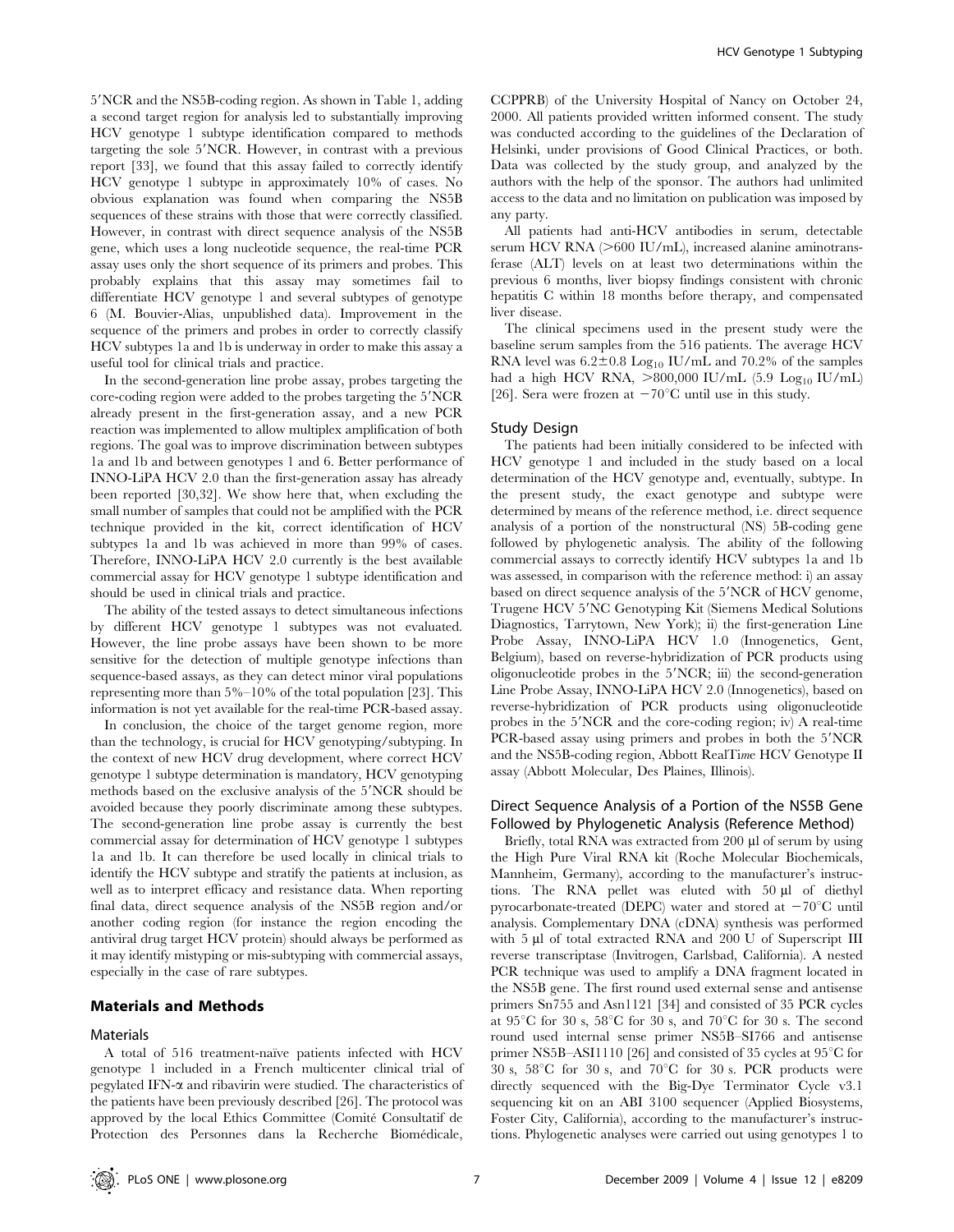6 reference sequences available in GenBank, by means of the Phylogeny Inference Package (PHYLIP), version 3.65 [35]. Nucleotide sequences (286 bp) long were aligned with the reference sequences using CLUSTAL W [36]. Phylogenetic relationships were deduced by means of DNADIST-NEIGHBOR from PHYLIP. For neighbor-joining analysis, a Kimura 2 parameter distance matrix with a transition/transversion ratio (Ts/Tv) of 2.0 was used [37]. Phylogenetic trees were plotted with NJPlot and the figure was drawn with Dendroscope v2.3 (www. dendroscope.org) [38,39]. Their robustness was assessed by bootstrap analysis of 1000 replicates by means of the SEQBOOT program from PHYLIP.

#### Direct Sequence Analysis of the 5'NCR

For direct sequence analysis of the 5'NCR, The Trugene HCV 5'NC Genotyping Kit was used. This assay is based on semi-automated  $\text{CLIP}^{\text{TM}}$  sequencing of the 5' NCR. Briefly, total extracted RNA was used as a template for reverse transcription-PCR amplification in a single tube. A 244-bp fragment spanning nucleotide positions  $68-311$  in the  $5'NCR$ (according to strain H77) was amplified. The reaction consisted of a ''hot-start'' protocol with an initial reverse transcription at  $50^{\circ}\mathrm{C}$  for 30 min, a PCR activation step at  $95^{\circ}\mathrm{C}$  for 15 min, 35 cycles at  $95^{\circ}$ C for 30 s,  $55^{\circ}$ C for 30 s, and  $72^{\circ}$ C for 1 min, and a final elongation at 72°C for 7 min. The amplified product was then labeled via the CLIP<sup>TM</sup> sequencing reaction. Briefly, bidirectional DNA sequencing was performed using two sequencing primers labeled with different fluorescent dyes, followed by electrophoresis and data analysis on the Open-Gene<sup>®</sup> DNA sequencing system (Siemens Medical Solutions Diagnostics). For final interpretation, each bidirectional sequence was automatically aligned with a panel of more than 100 reference sequences with the GeneLibrarian<sup>TM</sup> module of the GeneObjectsTM software (Siemens Medical Solutions Diagnostics), allowing genotype and subtype assignment based on percent sequence identity.

#### Reverse Hybridization after PCR Amplification

The INNO-LiPA HCV 2.0 assay (Innogenetics) is provided with reagents for PCR amplification of two fragments spanning two thirds of the 5'NCR and a portion of the core-coding region, respectively. The products amplified with this method were used for hybridization with both INNO-LiPA HCV 1.0 and INNO-LiPA HCV 2.0 strips.

Briefly, reverse transcription-PCR was performed in a single tube. Twenty µl of extracted RNA was added to 30 µl of PCR master mix containing two pairs of biotinylated synthetic oligonucleotides corresponding to the two amplified regions. Reverse transcription was performed at  $50^{\circ}$ C for 30 min, followed by an initial PCR activation step of  $95^{\circ}$ C for 15 min. Then, 40 cycles of 95 $\mathrm{^{\circ}C}$  for 30 s, 50 $\mathrm{^{\circ}C}$  for 30 s, and 72 $\mathrm{^{\circ}C}$  for 15 s were carried out, with a final extension at  $72^{\circ}$ C for 2 min on a UNO-ThermoblockTM (Biometra, Goettingen, Germany). Two distinct biotinylated DNA fragments of 240 and 270 bp representing the 5'NCR and core-coding region, respectively, were produced.

#### References

1. Simmonds P, Bukh J, Combet C, Deleage G, Enomoto N, et al. (2005) Consensus proposals for a unified system of nomenclature of hepatitis C virus genotypes. Hepatology 42: 962–973.

After denaturation, the biotinylated PCR products were hybridized to oligonucleotide probes bound to the INNO-LiPA HCV 1.0 and INNO-LiPA HCV 2.0 nitrocellulose strip, respectively. INNO-LiPA HCV 1.0 contains two control lines and 19 5'NCR DNA probe lines specific for the different HCV genotypes and subtypes. INNO-LiPA HCV 2.0 contains the same lines, plus an additional core control line and three core DNA probe lines, specific for HCV genotype 1 subtypes and genotype 6. After the hybridization step, the unhybridized PCR product was washed from the strip, and alkaline phosphatase-labeled streptavidin (conjugate) was bound to the biotinylated hybrid. 5-bromo-4 chloro-3-indolylphosphate (BCIP)-nitroblue tetrazolium chromogen (substrate) reacts with the streptavidin-alkaline phosphate complex, forming a purple-brown precipitate, resulting in a visible banding pattern on the strip. AutoLiPA 2.0 (Innogenetics, Zwijndrecht, Belgium) was used to carry out hybridization and the developing color step.

#### Real-Time PCR Determination of the HCV Genotype

The Abbott RealTime HCV Genotype II assay (Abbott Diagnostic) is based on real-time PCR amplification targeting two genome regions: the 5'NCR and the NS5B-coding region. The assay uses 4 primer pairs and the corresponding probes labeled with different fluorescent dyes: one pair targets the 5'NCR and is used for amplification of all HCV strains; the second and third pairs target the NS5B-coding region and are used to specifically amplify HCV subtype 1a and 1b strains, respectively; the fourth pair is used for amplification of the internal control. Briefly, HCV RNA was extracted from 200 µl of serum with the  $m2000<sub>SP</sub>$  automated device (Abbott Molecular), according to the manufacturer's protocol. The PCR reactions were run in the  $m2000<sub>RT</sub>$  automated device (Abbott Molecular). Three separate real-time PCR reactions (A, B and C) were run in parallel for each strain. The first step was reverse transcription by means of the  $rTth$ enzyme, followed by the PCR reaction that targets both 5'NCR and NS5B in reactions  $A$  and  $B$ , and only  $5'NCR$  in reaction  $C$ . Probes labeled with different fluorophores were used in each PCR reaction to confirm the presence of HCV RNA; identify HCV subtype 1a and HCV genotype 3 (reaction A); identify HCV genotypes 1 and 2 and HCV subtype 1b (reaction B); identify HCV genotypes 4, 5 and 6 (reaction C). The assay was performed according to the manufacturer's instructions. Indeterminate results were retested from a serum volume of 500  $\mu$ l.

#### Acknowledgments

The authors are grateful to Claire Vandervenet and Françoise Darthuy for helpful technical assistance, and to Jean-Pierre Bronowicki and the other investigators of the clinical trial from which the samples have been obtained.

#### Author Contributions

Conceived and designed the experiments: SC JMP. Performed the experiments: MBA RB. Analyzed the data: SC MBA JMP. Wrote the paper: SC JMP.

- 3. Nainan OV, Alter MJ, Kruszon-Moran D, Gao FX, Xia G, et al. (2006) Hepatitis C virus genotypes and viral concentrations in participants of a general population survey in the United States. Gastroenterology 131: 478–484.
- 4. Wasley A, Alter MJ (2000) Epidemiology of hepatitis C: geographic differences and temporal trends. Semin Liver Dis 20: 1–16.